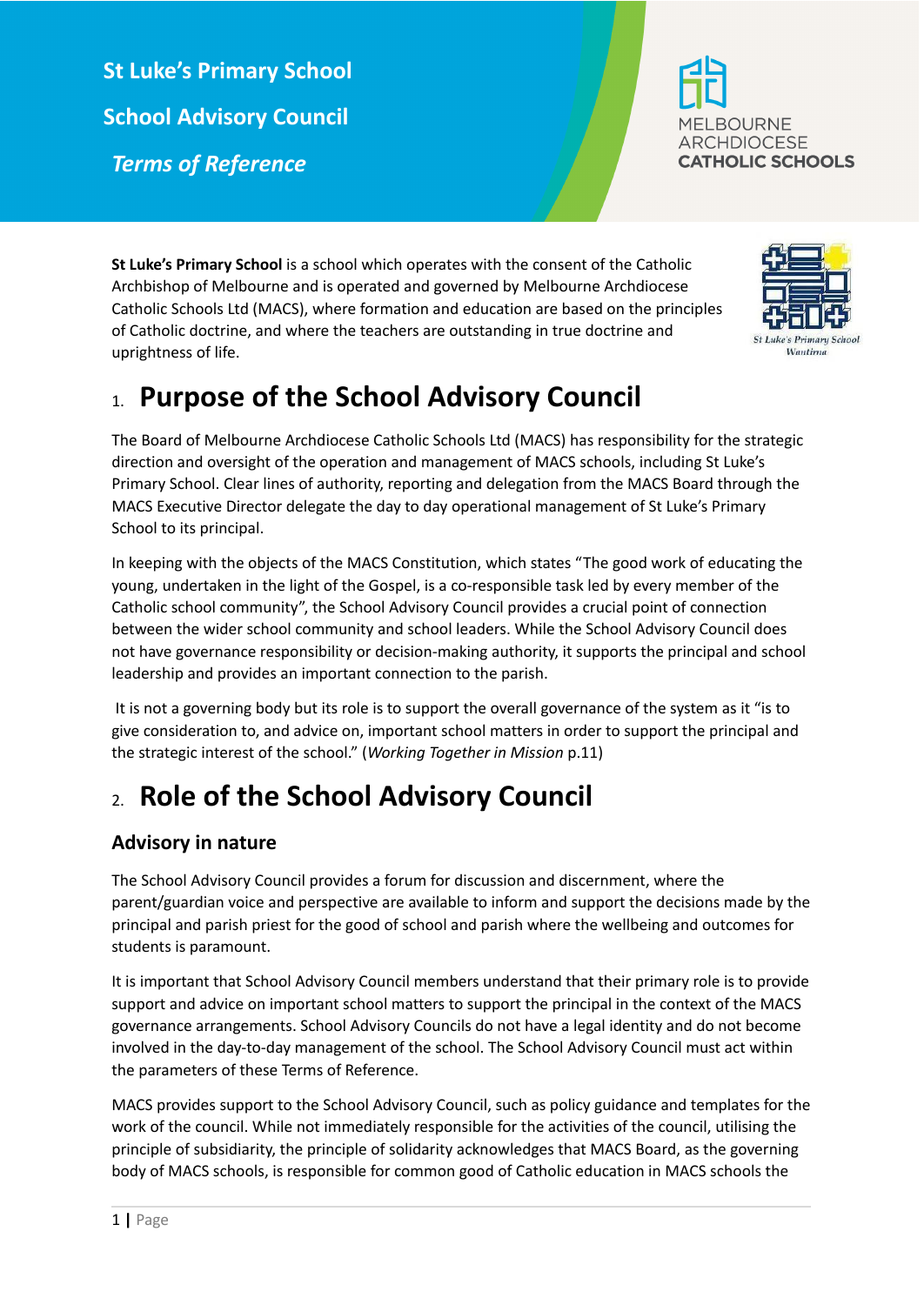Archdiocese and thus is ultimately responsible for making any decision about the establishment of a council and its arrangements.

The following are some ways the School Advisory Council supports the school and the principal:

- Articulating and enacting the school's vision and mission
- Promoting the school's Catholic ethos and culture
- Promoting faith formation and development
- Implementing school policies as required
- Giving advice to the principal on issues such as enrolments, school improvement plans and enrolment trends
- Engaging in discussion with the principal about the annual school budget and other financial matters
- Giving advice to the principal about the school Master Plan
- Capital resource planning and maintenance support to the principal

The School Advisory Council is not the governing body of a school, and as such does not have a decision-making authority due to it not having a legal identity. While a vital forum for parent and community voice, it is not a forum for individual parent advocacy or special interest representation and does not become involved in the day-to-day management of the school. It does not take on the role of a parent and friends group, a fund raising forum or fete orgainising committee.

# 3. **Council structure**

#### **Members of the School Advisory Council**

Serving on the School Advisory Council of a Catholic school is a form of Church lay ministry. It is a response to the call to support the local Catholic parish and school communities in a particular way. It is also a means for members of our community to share their skills and talents for the common good. A well-functioning council provides rich sources of wisdom and insight as well as a means of strengthening community links and potential for partnerships.

St Luke's Primary School's School Advisory Council is to be comprised of a minimum of six (6) and a maximum of 10 (ten) council members who value and share the educational mission and ethos of the Catholic Church comprising of at least:

- a) the principal (ex officio)
- b) the parish priest (ex officio) (**Custodian of Mission**)
- c) two (2) parents, guardians, carers of children attending the school
- d) one (1) parishioner
- e) another person from either category or who in the opinion of the principal has the relevant knowledge, skills, expertise or interest and commitment to the mission of the school to serve a particular need on the council.
- f) Two (2) additional parents, guardians, carers of children attending the school
- g) A principal nominee, the Deputy Principal (ex officio)
- f) School Business Manager (ex officio)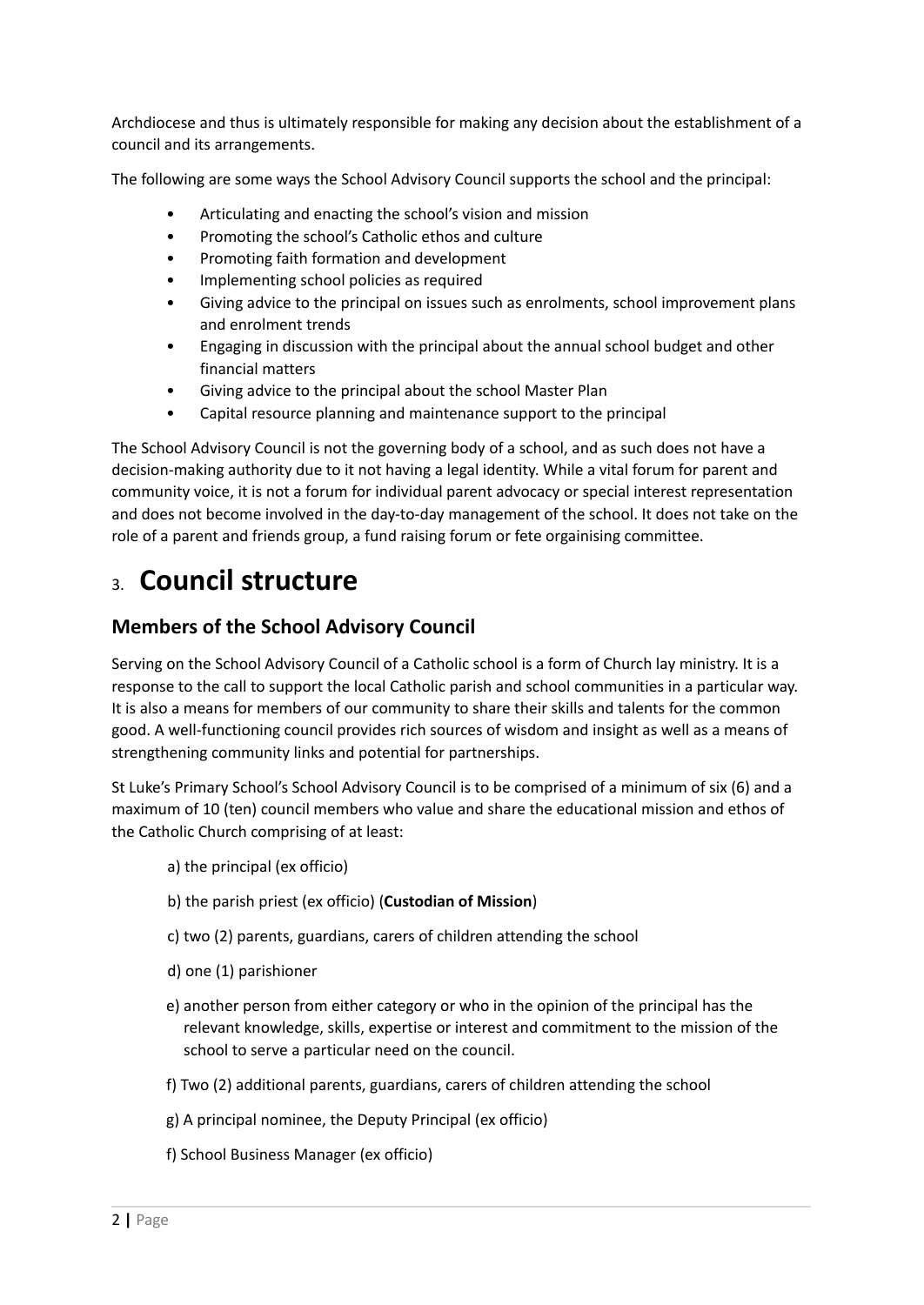A person that is a member of the council under either category (a) to (e) may satisfy the eligibility criteria under more than one category. A single parish representative may be sufficient for a council fulfilling its function in dealing with education matters relating to the school.

At the principal's discretion members of the school staff may be invited from time to time to attend meetings depending on the content of the agenda.

### **Process of appointment of council members**

The principal has the power of appointment, re-appointment and removal of members of the School Advisory Council, except the Custodian of Mission who holds office *ex officio* and cannot be removed by the principal.

In appointing Council members, the Principal will consult with the Custodian of Mission following a process of discernment. The principal and Custodian of Mission may choose to be supported by others in the appointment process. When appointments are being made it is important to keep in mind the need for a balance of gender, cultural diversity and skill sets in forming the council.

The Principal may, following a consultation with the Custodian of Mission, remove a council member (except the Custodian of Mission) if the Principal is of the view that a council member is not complying with the expectations of the role of a Council member or is engaged in conduct unbecoming of a Council member or prejudicial to the interests of the school. A Council member may appeal his or her removal to the Executive Director of MACS for review. The decision of MACS Executive Director will be final.

The Principal of the St Luke's Primary School acts on delegation by MACS Executive Director who in turn acts on delegations from the MACS Board. No delegation of power prevents the exercise of a power directly by the MACS Executive Director or the MACS Board, as relevant. For the avoidance of doubt, the MACS Executive Director and/or the MACS Board reserve the power to remove a council member from office (except the Custodian of Mission) if they are of an opinion that the circumstances are deserving of such action.

Council members are appointed annually at a set time devised by the council. The principal may at any time make an additional appointment to the council in the event of a vacancy in the minimum prescribed positions or to otherwise fulfil a need on the council, however any council member so appointed will only hold office until the next set annual appointment round devised by the council following the appointment, and at this time may apply for membership of the council in the ordinary manner.

## **Child Safe Standards**

Adherence to the school's child safe standards must be at the forefront of any appointment process. Council members must have both a police check and Working with Children check and must sign the school child safe standard agreement. Once appointed, it is a requirement that all council members sign and comply with the school's *Child Safety Code of Conduct*.

### **Conflict of Interest**

MACS is committed to building School Advisory Councils that are free from fraud or corruption or the perception of fraud or corruption. Conflict of interest arises where a councillor's duty to the school is affected by a personal (actual, potential or perceived) interest. In such cases, the line between personal and professional conduct may become blurred and interfere with a councillor's capacity to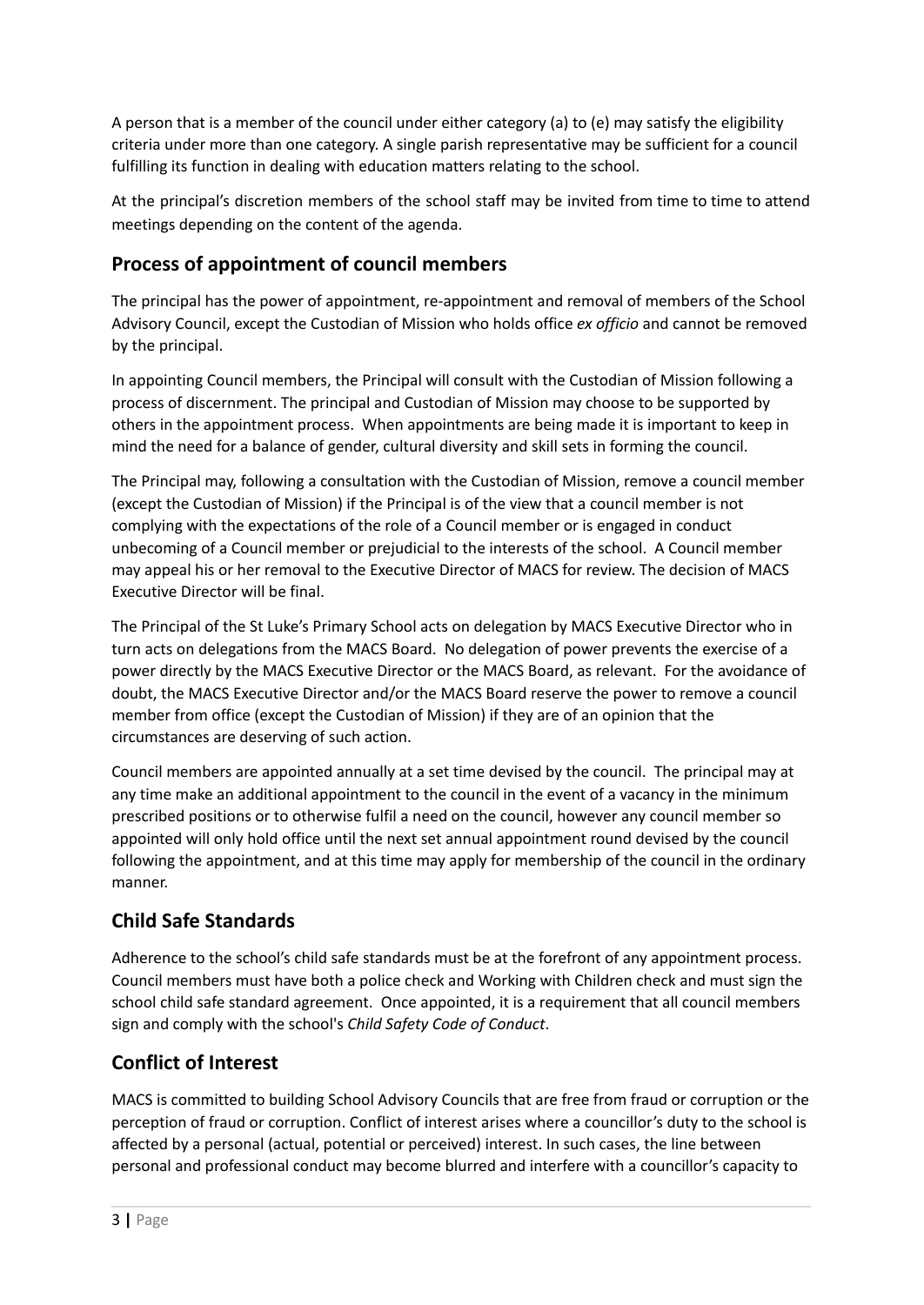provide advice and fulfil his or her responsibilities on the council. Conflicts of interest may arise and do not need to present a problem to any School Advisory Council or MACS if they are openly and effectively managed.

The school's *Conflict of Interest Policy* addresses the requirements for disclosure and management of conflict of interest, and extends to council members. It is a requirement of the role that Council members abide by and comply with this policy.

### **Expressions of Interest**

Generally, expressions of interest to become a council member are made in advance of the set annual appointment round devised by the council. The process of applying for membership of the St Luke's Primary School, School Advisory Council is via notification in the school newsletter that position/s are available on the School Advisory Council. Application is then made by completing a nomination form that is available from the office. Anyone interested in becoming a member of the St Luke's Primary School, School Advisory Council may seek advice from the principal, Chair or the Custodian of Mission on the process of appointment. Consideration will also be given to succession planning through staggered renewal of members to ensure continuing institutional memory.

### **Diversity**

School Advisory Council seeks to be inclusive of all community members and will demonstrate a genuine commitment to gender equity, cultural diversity and requisite skill sets.

Collectively, council members should bring a range of personal skills and experience to add value to the St Luke's Primary School, School Advisory Council in accordance with the requirements under clause 5 'The role of individual council members' in these Terms of Reference.

# 4. **Appointment and induction of members**

### **A process of discernment**

As being a member of a School Advisory Council of a Catholic school is a form of Church lay ministry, the process of appointment is preceded by discernment to assist potential new council members to understand:

- the mission and vision of MACS, the parish and school
- the roles, responsibilities and processes of MACS and the St Luke's Primary School School Advisory Council
- how council members, can support the principal and the Custodian of Mission
- the appropriateness of their personal readiness to serve.

This discernment process commences when expressions of interest are sought for new council members, beginning with the provision of an information pack to those interested in nominating for a council position and /or a chance for potential nominees to discuss the role of the council and the expectations of a council member with the principal, chair or Custodian of Mission.

In keeping with what it means to be and to build Church, the discernment process seeks to arrive at a decision about appointment which all can accept gracefully and support wholeheartedly (even if some wish the decision had been different) because they know the group honestly searched together for the Spirit of God in and for the life of the community.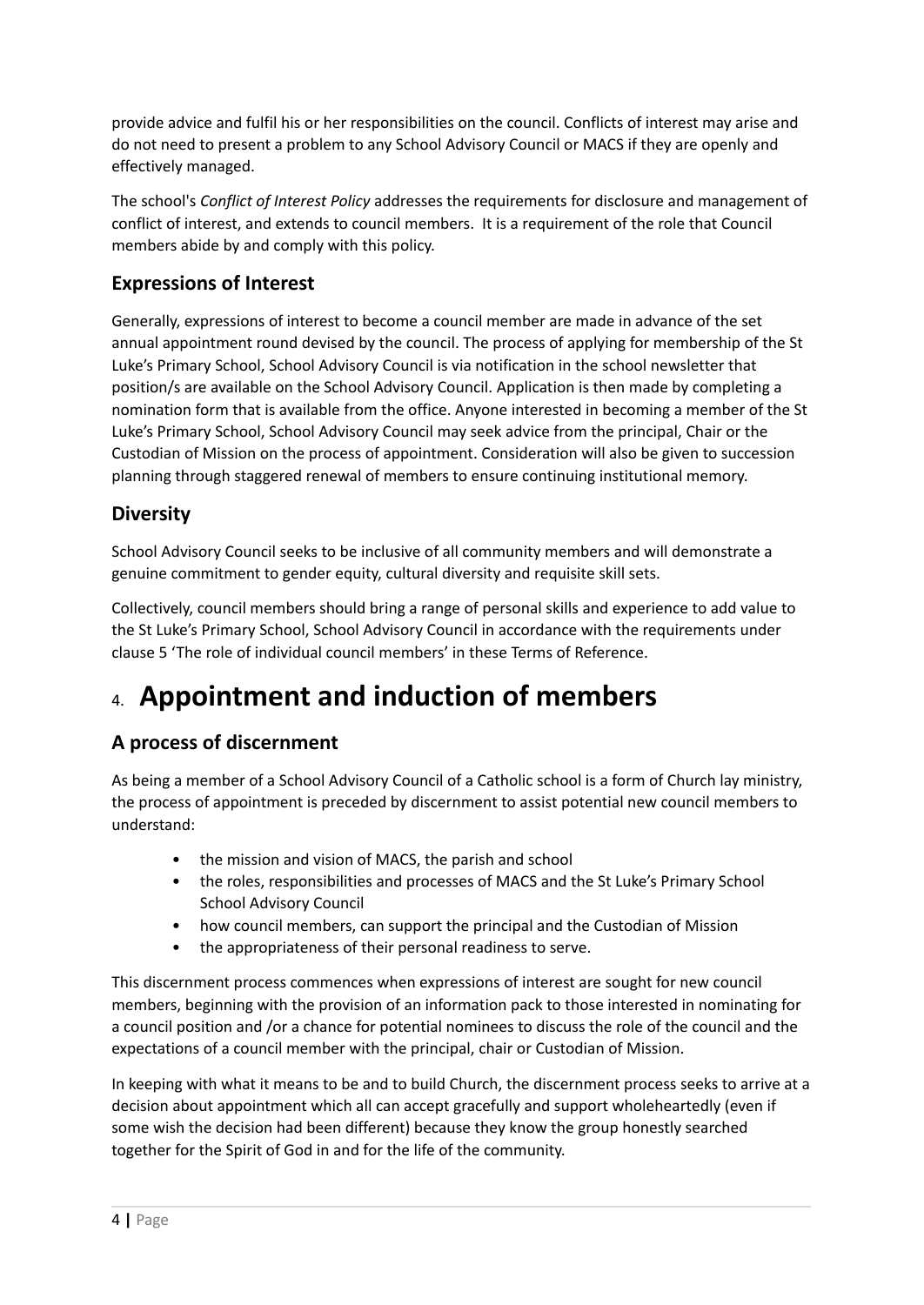A discernment process ensures that those who have expressed an interest have had an opportunity to discern their readiness to serve.

Such a process could include:

- Reflecting on the Mission of MACS and the school
- Exploring the shared understanding that serving on the School Advisory Council is a means for members of our community to share their skills and talents for the common good
- Interviewing those who submitted an Expression of Interest
- Sharing known background information about the potential members with observance of privacy laws and confidentiality,
- Considering the good character of the person and their disposition
- Guaranteeing a balance of gender, diversity and skill sets on the SAC.

#### **Induction**

The induction process continues after appointment and is a continuing process rather than an event. MACS provides a basis for formation and induction as outlined in the MACS *School Advisory Council Manual*. Formal induction to the St Luke's Primary School, School Advisory Council includes:

- introduction to the community
- follow-up briefings after the first council meeting and any further support and guidance as required.

New council members will be provided with:

- the MACS *Statement of Mission*
- an understanding of the history of the parish and school
- a MACS *School Advisory Council Manual, including the School's Child Safety Code of Conduct, School's Conflict of Interest Policy and other relevant School governance policies*
- a tour of the school facilities.

### **Terms and conditions of appointment**

The period of appointment for council members, excepting the Custodian of Mission, the principal and any other ex officio appointment, is generally a term of three years ending on the conclusion of the third year following their appointment, with the option of being reappointed for a total of three consecutive terms.

The Custodian of Mission and the principal hold office on the School Advisory Council *ex officio*, meaning that their term continues for so long as they occupy that office following which they cease to be a member of the council. Their successor in that office then becomes automatically appointed to the council.

Any other council members who are appointed on the council *ex officio* due to a specific position in the school (for example, Business Manager), will also have a term of office on the council for so long as they occupy that office following which they cease to be a member of the council. Their successor in that office will be eligible to be appointed to the council, as determined by the principal in consultation with the Custodian of Mission.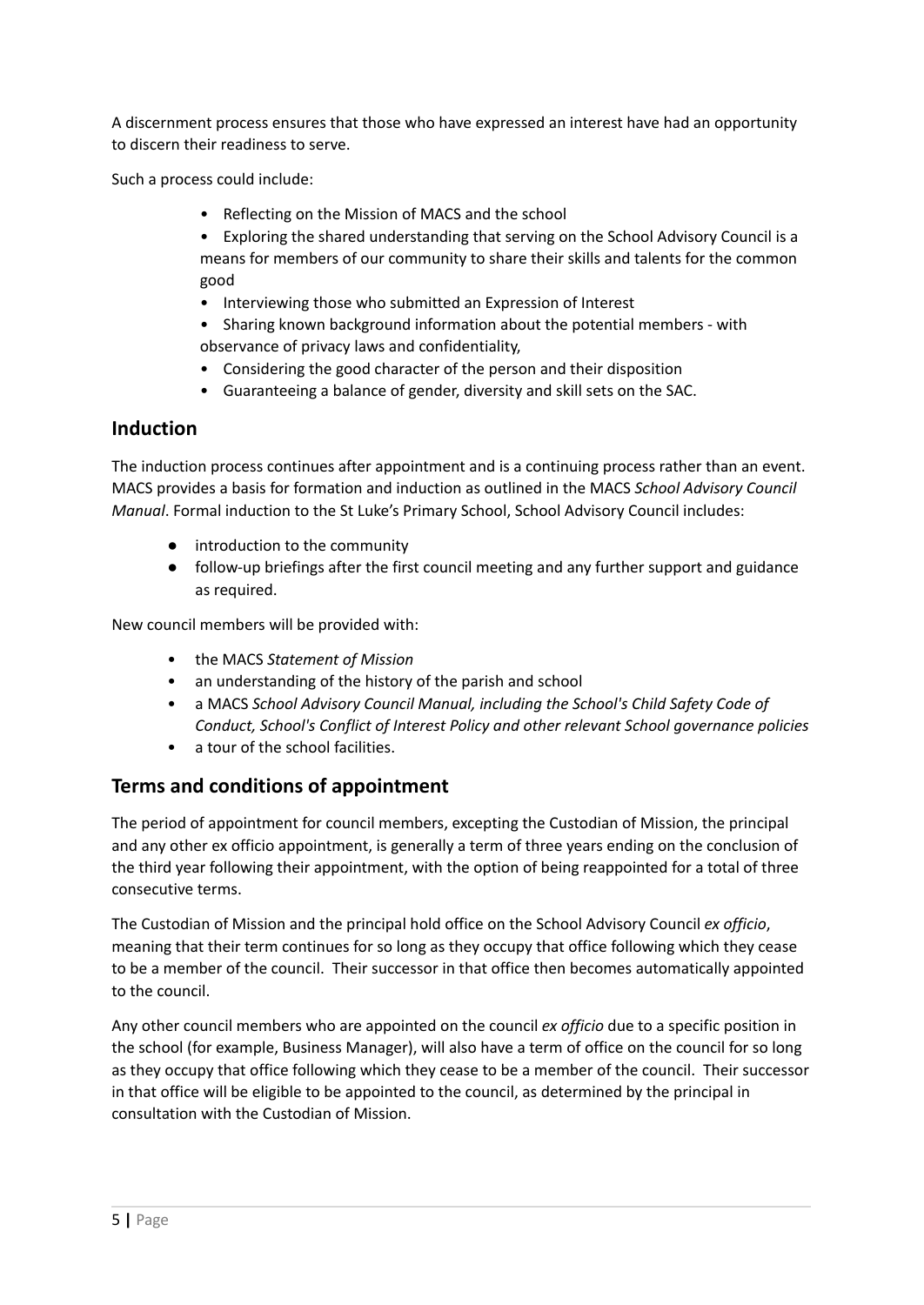The other terms and conditions of appointment of council members are contained in a letter of appointment from the principal which sets out, amongst other things:

- the terms and conditions in the letter of appointment that must be agreed to by the proposed council member
- details of expectations of council members and a copy of these Terms of Reference
- reference to availability of applicable MACS school governance policies, as provided in the MACS *School Advisory Council Manual* including the applicable *School's Child Safety Code of Conduct, Conflict Resolution Policy, Conflict of Interest Policy and Child Safety Policy.*

The office of a council member will become vacant if the council member:

- is absent without the consent of the council from three (3) successive meetings of the council, unless the principal determine otherwise;
- resigns by notice in writing;
- is removed from office by the principal (or MACS Executive Director or MACS Board, as applicable);
- in the case of the Custodian of Mission, the principal or any other ex officio appointment to the council, ceases to occupy the relevant office;
- becomes of unsound mind or a person whose person or estate is liable to be dealt with in any way under the law relating to mental health;
- dies.

Any period of office of a council member held during a casual vacancy appointment by the principal (that is, a period of less than one year between annual appointment rounds) is disregarded in counting the maximum permitted tenure of office of a Council member of three consecutive terms.

# 5. **The role of individual council members**

## **Qualities and skills of a council member**

Each Catholic school is different, but all schools share the mission of the Church. The council should be composed of people who appreciate, value and share the educational mission and ethos of the Catholic Church. When seeking council members it is important to reflect on the qualities and skills of benefit to the council in carrying out its functions. Their capacity to contribute, their shared understanding and their positivity is essential.

The following is a list of some of the key qualities and skills for members of the School Advisory Council:

- commitment to the MACS *Statement of Mission*
- commitment to Catholic education in the parish and school
- commitment to the vision and mission of the parish and school
- an understanding of the role of Custodian of Mission, principal and council members
- willingness to ask questions and seek clarification
- ability to think strategically
- willingness to support the contributions of other council members
- capacity to listen in an active and meaningful way
- willingness to work cooperatively with others
- commitment to maintaining confidentiality at all times.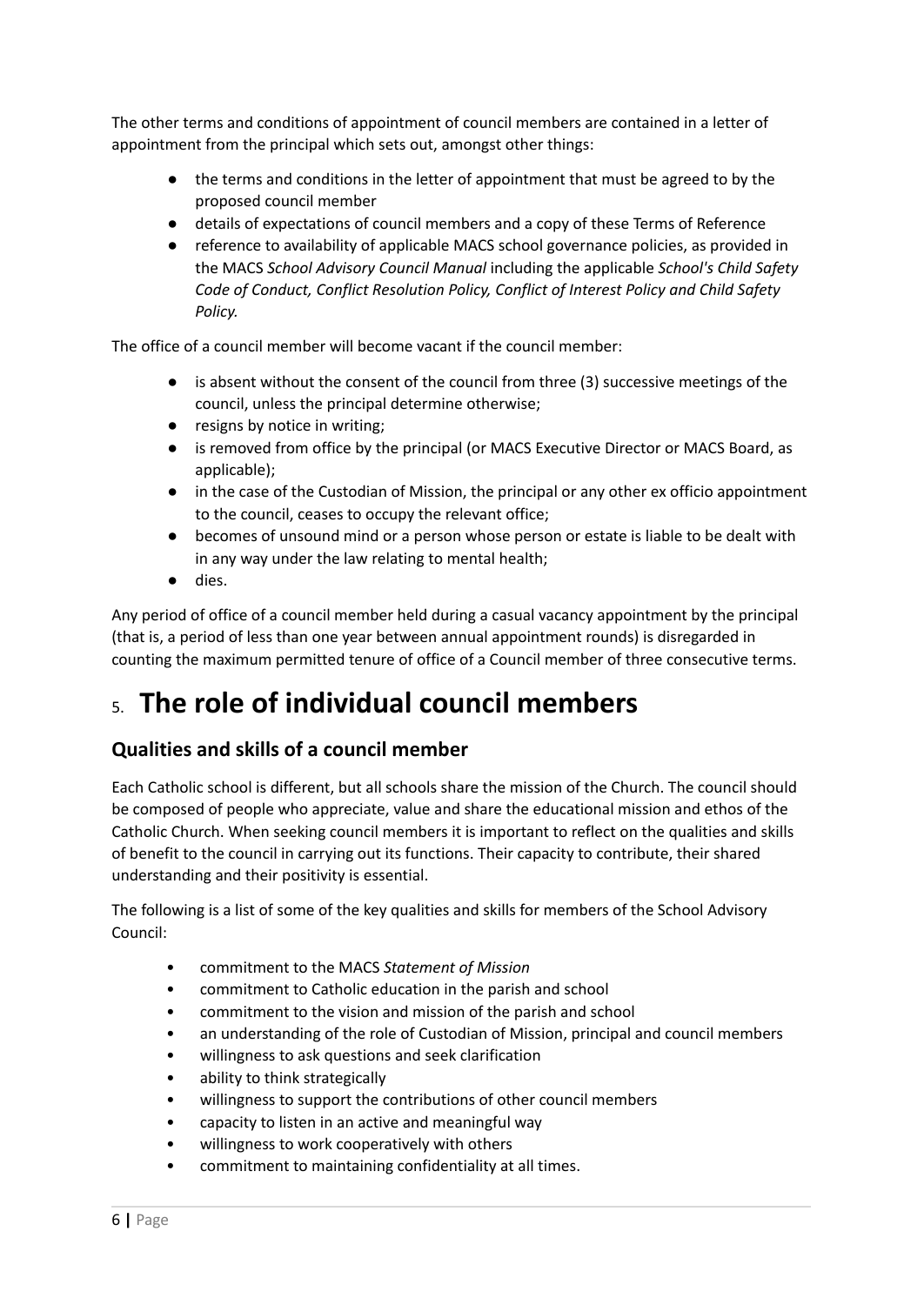### **Expectations of the council member**

Each council member is required to commit to the following:

- understanding the council's role
- having a positive and constructive attitude
- elevating any appropriate issues for consideration by the council
- declaring and not allowing any personal interests to conflict with the interests of the school and properly manage any conflict of interest in accordance with the *School's Conflict of Interest Policy*.
- preparing for council meetings
- attending each council meeting, unless there are extenuating circumstances
- bringing expertise and views to discussions on behalf of the whole community
- participating actively and responsibly
- acting honestly and fairly, in good faith and in the best interests of the school
- acting ethically and with a high level of integrity
- conducting themselves professionally and treating other council members fairly, sensitively, consistently and with respect
- undertaking council work with reasonable care and diligence
- participating in council formation activities
- keeping confidential the information received in the course of service as a council member
- not taking improper advantage of their position as a council member
- abiding by the applicable MACS school governance policies and key documents including MACS *Statement of Mission, Working Together in Mission, school's Child Safety Code of Conduct* and *Conflict of Interest Policy*.

## 6. **Key roles**

There are four key roles on a School Advisory Council. The Chair, the principal, the Custodian of Mission and the secretary each have a significant role on the council and each of these roles carries specific responsibilities.

#### **The Chair**

The role of the Chair is to:

- chair council meetings
- in conjunction with the principal and the secretary oversee the development of meeting agendas, checks papers for meetings and the draft minutes
- ensure the meetings are focused on the agenda
- encourage participation by all council members in meetings and at council events
- act as a spokesperson for the council when authorised to do so by the principal
- attend important parish and school events as appropriate
- participate as a member of the council.

#### *Appointment*

The Chair is elected by the council members from amongst their number at the first meeting of the council after the end of the term of the previous Chair.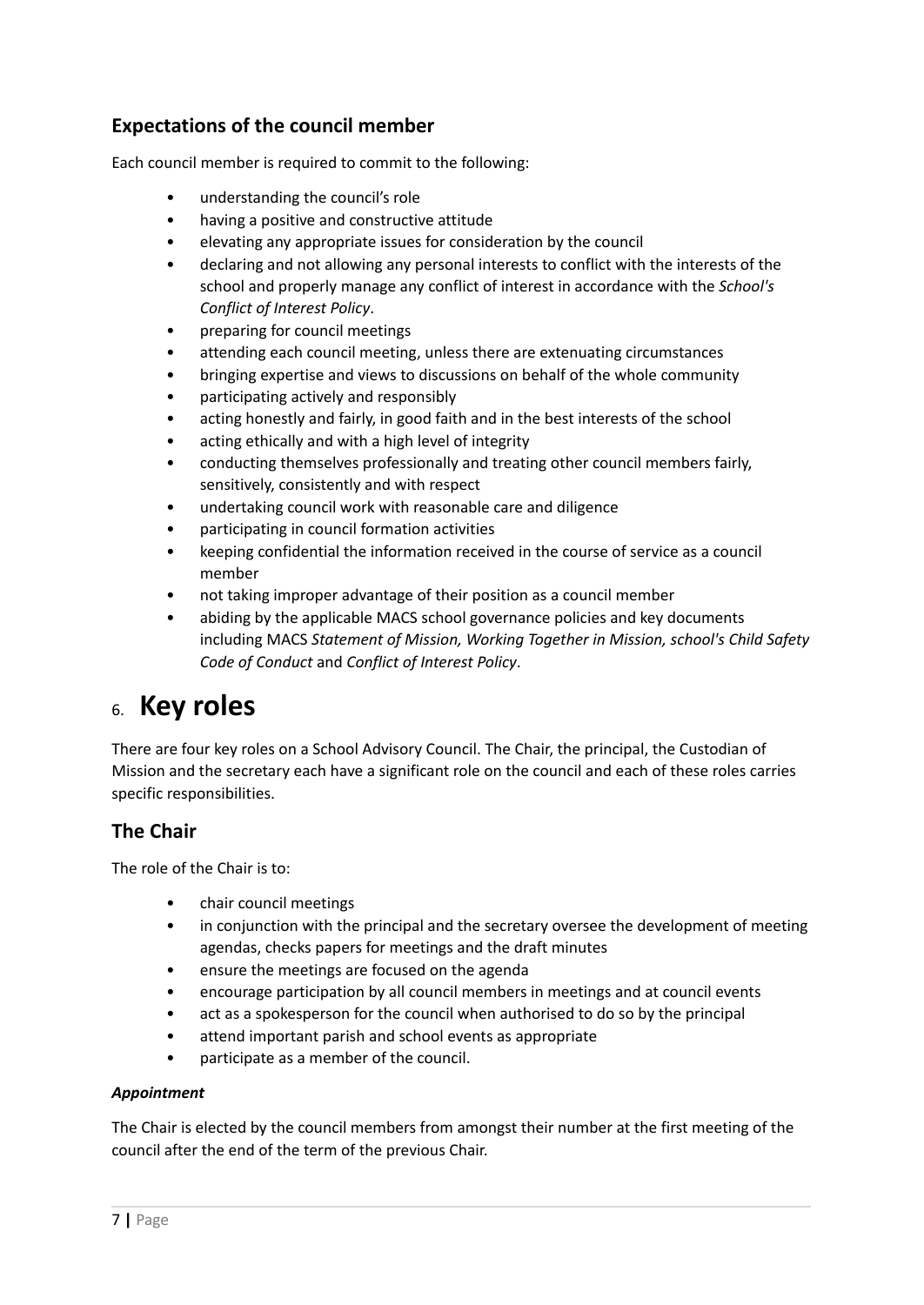The Chair will normally be an independent member who is not employed by MACS at the St Luke's Primary School or otherwise and is selected on the basis of the person's achievements and his or her record as a leader.

The term of the Chair aligns with their term of office as a council member. The office of the chair will terminate if they cease to be a council member whether by way of expiry of their term, resignation or removal. The Chair does not have a casting vote in addition to their ordinary vote as a council member.

### **The principal**

Key responsibilities of the principal's role include development of the faith community, particular focus on the safety and wellbeing of students, formulation of a vision for the whole school, attention to contemporary teaching and learning in order to engage all students, and stewardship of the people and resources with particular outreach to the parent community.

The principal works in collaboration with the Custodian of Mission, staff and members of the school community, and MACS management to achieve the mission of the school.

As such the principal's role on the council as an ex officio member is to:

- play a key role in developing the overall goals and priorities of the council
- play a key role in developing the agenda for meetings and the preparation of papers before meetings
- ensure follow-up of actions arising from council meetings
- act as the chief education advisor to the council
- make arrangements to maintain an archive of relevant council documentation in accordance with this Terms of Reference, including minutes from previous meetings
- make arrangements to distribute the papers before meetings, after preparation of the papers by the secretary
- make arrangements to distribute draft minutes to the council members, after preparation by the secretary
- ensure that council members are kept informed between meetings
- make arrangements to maintain a register and record of council, committee and working groups and all applicable documentation and records, including minutes, agendas and correspondence.

#### *Appointment*

The principal is an ex officio member of the School Advisory Council by virtue of holding the role of a principal of the School. The principal has full voting rights and is counted in the usual way for quorum purposes.

#### **The Custodian of Mission**

The Custodian of Mission has a key role of supporting the School in its distinctive Catholic identity, spirituality and life by continued responsibility for faith education, sacramental life and pastoral care.

Therefore, the Custodian of Mission has an ex officio role on the council to:

as the key evangeliser and educator in faith within the parish and thus the custodian of mission of parish and school, provide guidance to council in its deliberations as relevant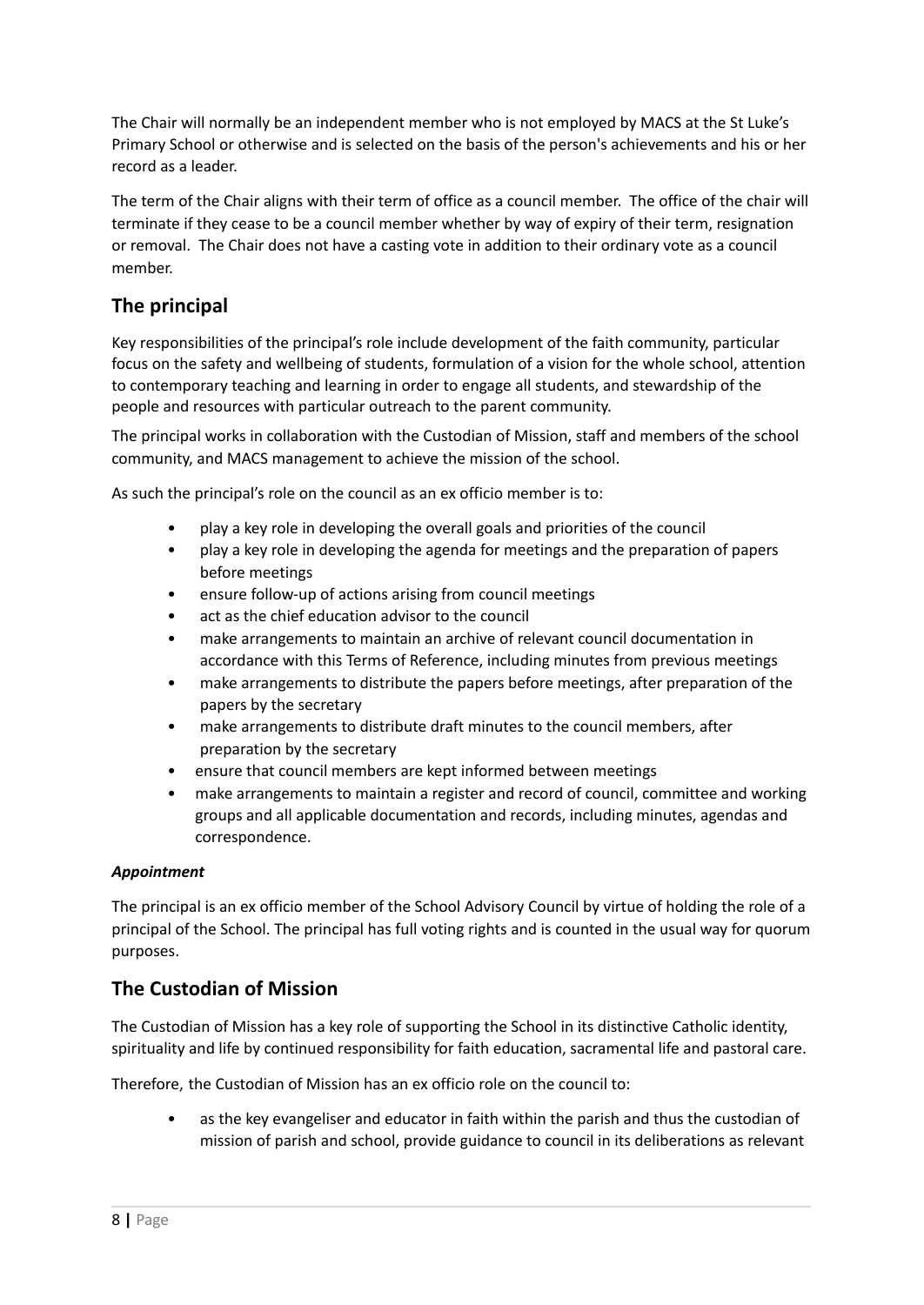- support the principal and council in the development and implementation of the sacramental program to ensure the school is faithful to its distinctive Catholic identity and spirituality
- in providing strong pastoral support and effective Catholic leadership of the parish, which includes the school and college communities, to guide the council and bring to the council's attention, matters relevant to the operation of the school
- be engaged with, and bring to the council's attention, those aspects of the school's operations that have the potential to harm the parish's good name
- be involved in and provide input in the council's planning of any transaction that will change the nature of the school property or affect the use of any other areas of adjoining parish property (where property is beneficially owned by a juridic person which the Custodian of Mission represents i.e. a parish or groups of parishes).

#### *Appointment*

The Custodian of Mission has an automatic entitlement to hold office on the council ex officio by virtue of his office as parish priest, parish priest representative of an association of parishes or nominee of the Archbishop, as applicable. The Custodian of Mission has full voting rights and is counted in the usual way for quorum purposes.

#### **The secretary**

The role of the Secretary is to:

- take the minutes of council meetings
- oversee that the agenda and papers are confirmed in sufficient time to allow for their distribution at least a week prior to the meeting
- oversee management of all council correspondence
- oversee the provision of adequate notice of the annual appointment round and of any intention to call for nominations for council positions that become vacant.

#### *Appointment*

The secretary is appointed by the council from among its members at the first meeting of the council after the end of the term of the previous secretary. The secretary does not have an additional vote in addition to the ordinary vote on the council.

# 7. **Committees and working parties**

To share and support the work of the School Advisory Council, the council may consider establishing standing committees depending on the size and local context of the school. The purpose of each committee is to advise the School Advisory Council on specific matters. Committees are not a requirement but an additional advisory structure if needed.

The councils of larger schools may delegate work to committees to more effectively provide advice on complex or specialised issues and to use councillors' time more efficiently. Committees provide recommendations to the full council, which retains collective responsibility for the advice provided to the principal.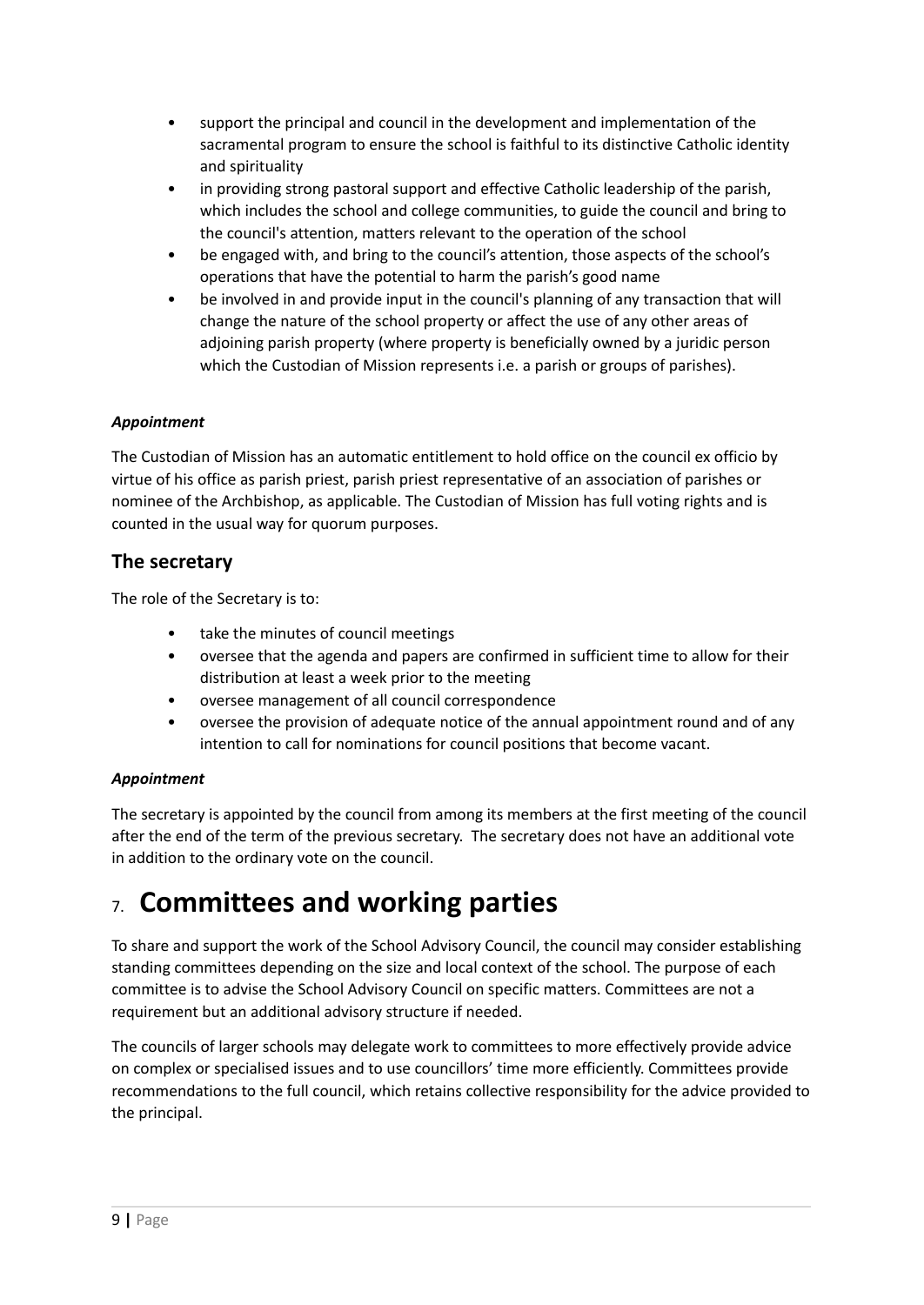Involvement in committees allows members to deepen their knowledge of the school, become more actively engaged and fully utilise their experience. Additionally, the existence of committees can indicate to the community that the council is giving voice to particular issues.

Smaller schools may not benefit from a formal committee structure because their councils are often quite small and operations not as complex.

From time to time the council may also wish to establish a committee or working party for a specific purpose or to undertake a particular task, for example a centenary celebration.

The council may appoint additional members of a council committee or working group to assist with deliberations in the manner determined by the council in each instance.

Council committees and working groups may be focused on a specific area such as:

- finance
- property
- parent/guardian/carer engagement

#### **Function**

If a committee or working party is seen as desirable, the MACS approved template Terms of Reference document is to be used to establish the committee or working group. The following structures need to be adopted:

Each committee or working party should be chaired by a council member who is responsible for reporting to the council on the activities of the committee/working party.

Council committees/working parties are directly responsible to the council.

Each committee/working party of the council should have clearly articulated expectations stating:

- the name of the committee/working party
- the name of the chair
- the purpose and tasks to be undertaken
- the names of the members
- quorum, meeting and reporting requirements
- the date for reporting back to the council e.g. actions since last report, what's happening now, future plans, items for council discussion
- duration of the committee/working party.

It is important that any council committee or working party understands that it may not speak publicly for the council.

The terms of reference of each committee or working party of the council should be approved by the principal and appropriate records maintained by or on behalf of the principal.

# 8. **School Advisory Council meetings**

#### **Meetings**

The St Luke's Primary School, School Advisory Council meets 6 times during the year.

The School Advisory Council may call extraordinary meetings if required.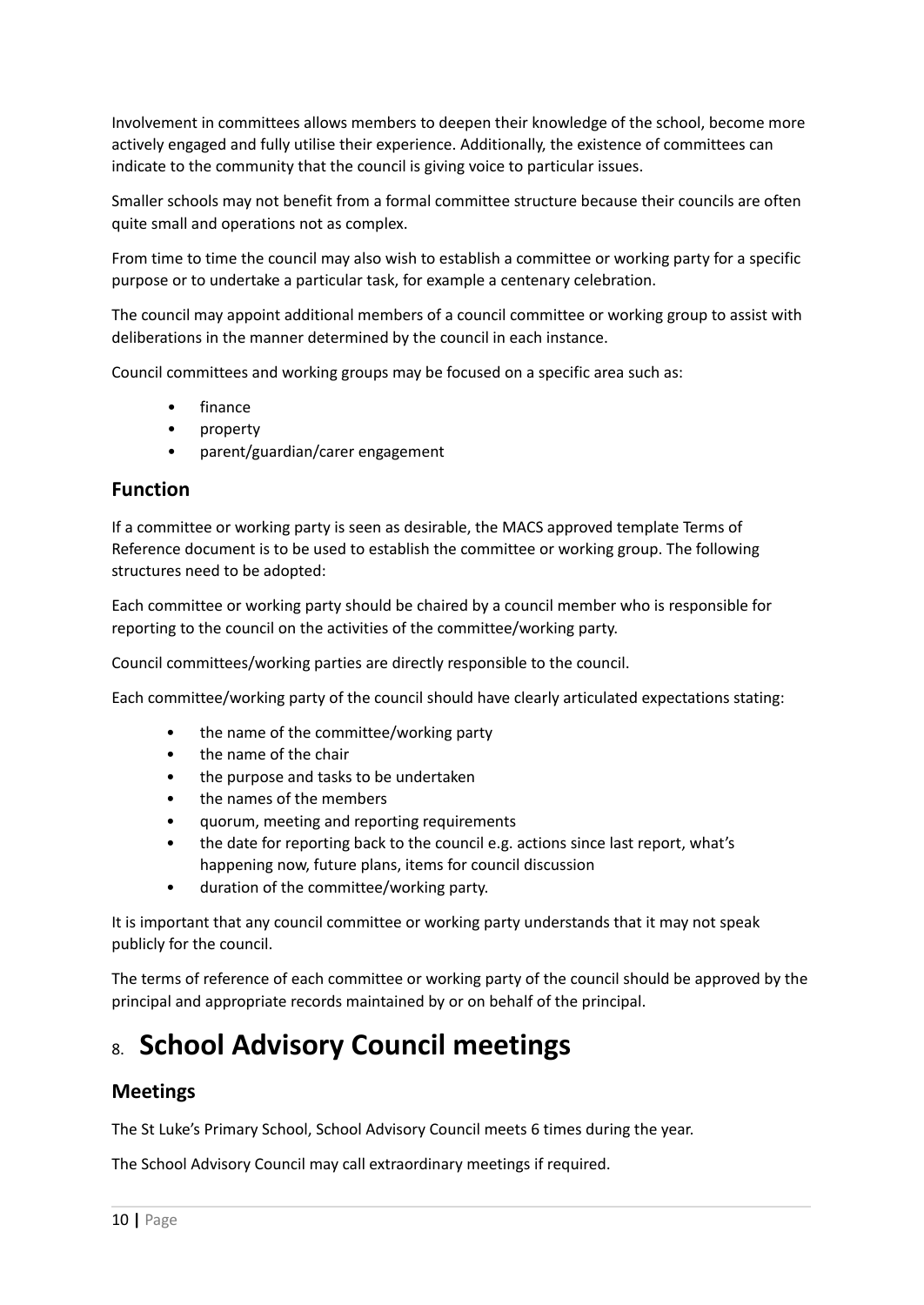Agendas should be prepared and distributed prior to each meeting, with sufficient notice and time for preparation by council members.

### **Quorum**

A quorum must be present at all times at each council meeting for the meeting to be validly constituted and all decisions made at the meeting valid. The quorum for meetings is two-thirds of the total number of council members at any given time. The Principal should always be part of the quorum.

### **Conduct of council meetings**

Council confidentiality and solidarity are key ingredients in building trust at council meetings. As a general rule all council meeting proceedings are confidential. At times, there may be occasion to formally declare an issue, a paper and/or a discussion as particularly sensitive and confidential. This should be done by the Chair prior to a council meeting, and confirmed before the close of the meeting.

Council members must respect the right of individuals to express their views freely at council meetings without fear of their being named outside the council meetings as taking particular positions. As in all similar groups, a sense of trust among council members is vital for the wellbeing of the council.

A meeting should close by reviewing actions and deadlines set, and noting of the details of the next meeting.

The Secretary of the Council is responsible for taking minutes of council meetings. A minute book of all meetings of the Council must be maintained by the principal.

### **Disclosure of interests by council, committee and working group members**

In accordance with the school's *Conflict of Interest Policy* which is prescribed by MACS, all council members must disclose any personal interest which relates, or may relate, to the operations of the school, in order to ensure that any actual, potential or perceived conflict of interest with a duty that the person has on the council is identified and appropriately managed.

When an issue arises at a council meeting, relating to such an interest or duty, the member must not attend the meeting while that matter is discussed and must not vote on that or any related matter. The school's *Conflict of Interest Policy* as prescribed by MACS must at all times be complied with by all members of the Council.

The same disclosure requirements also apply to the members of any committee or working group established by the council in accordance with their Terms of Reference which includes a requirement for compliance with the *School's Conflict of Interest Policy* as prescribed by MACS.

# 9. **Engaging with your school**

The council encourages full participation of stakeholders to ensure a high level of engagement and participation by the school community. Schools must employ a variety of strategies to provide evidence to meet VRQA Minimum Standard, 16 which requires a school to ensure that it is clear about its philosophy and can articulate the same to staff, students, parents, guardians and the school community.